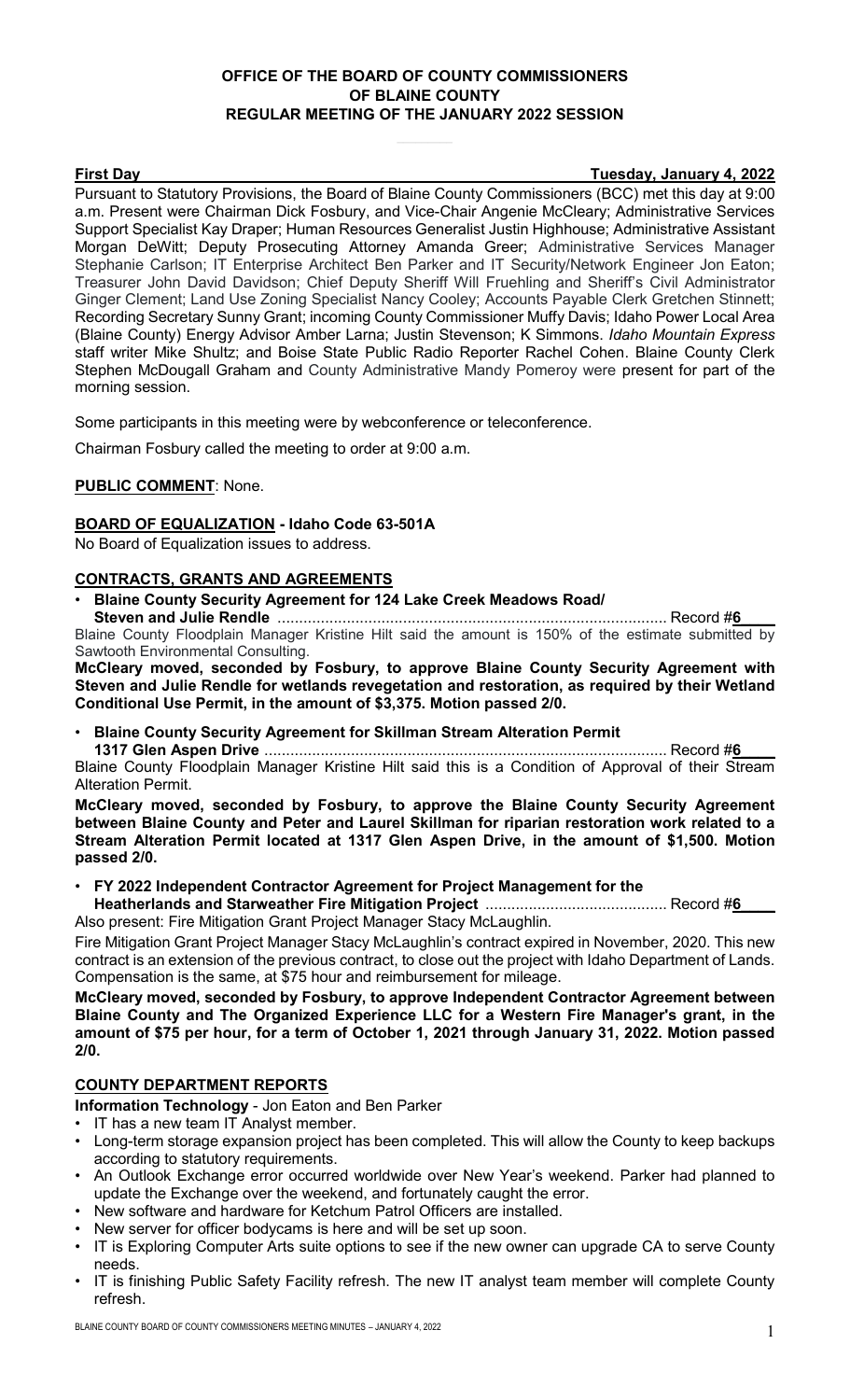- IT has implemented a security training program that will routinely test every department. So far, Blaine County is better than industry standard at catching suspicious emails.
- Blaine County has to replace four firewalls, two on campus and two at the PSF, as soon as funds are available.

## **Public Defender** - Cheri Hicks

- Deputy Public Defender Cheri Hicks introduced new Deputy Public Defender Robert "Tom" Curl.
- Contract County Public Defender Keith Roark has been acting as interim Chief Public Defender.

## **Public Defender - FY21 County Indigent Defense Expenditure Report**

Deputy Public Defender Cheri Hicks reviewed the Expenditure Report with the BCC.

# **McCleary moved, seconded by Fosbury, to approve the FY2021 Indigent Defense Expenditure Report under Idaho Code 19-850(c) IDAPA 61.01.03. Motion passed unanimously.**

## **County Administrator** - Mandy Pomeroy

- The final draft of the Ambulance District Strategic Plan will be ready for next week's BCC meeting.
- Wood River Fire and Rescue would like to present an amended FY2022 Budget on next week's agenda.

## **Fosbury moved, seconded by McCleary, to convene as the Blaine County Ambulance District Board. Motion passed 2/0.**

## **BLAINE COUNTY AMBULANCE DISTRICT**

## **DEA Fees for Medical Director**

Blaine County Medical Director Dr. Terry O'Connor said the medical director historically is required to purchase a Department of Environmental Quality license which allows the Ambulance District contract holders—Ketchum Fire and Wood River Fire and Rescue—to purchase controlled substances. In the past, contract holders have been exempt from paying a fee, but are no longer exempt. Dr. O'Connor paid the fee and is asking to be reimbursed.

**McCleary moved, seconded by Fosbury, to approve reimbursement of two DEA license fees to the medical director for three-year licenses for Ketchum Fire and Wood River Fire and Rescue, in the total amount of \$1,776 for two \$888 fees, to be paid from Contingency. Motion passed 2/0.**

**McCleary moved, seconded by Fosbury, to reconvene as the Board of Blaine County Commissioners. Motion passed 2/0.**

## **COVID-19 UPDATES**

The BCC reported on COVID-19-related issues, concerns and committees they were involved in:

## **McCleary said Blaine County is spiking in new COVID cases, along with the rest of the country.**

**Blaine County Sick Leave Policy** – Blaine County Department heads have asked for an update on a County Sick Leave Policy.

- Pomeroy doesn't think it's wise to limit sick leave to those vaccinated. County employees don't want unvaccinated people to come to work sick and spread the virus, plus the virus is infecting people who are fully vaccinated with boosters.
- Any employee who has COVID symptoms and self-quarantines at home receives sick leave benefit at 100%.

## **Safe work practices**

- Blaine County retired its COVID sick leave policy last summer, but is considering reinstating it. The BCC agreed to keep the County's 10-day quarantine policy, instead of following CDC's new guidelines for five-day quarantine and isolation. The BCC doesn't want to take a chance on an employee spreading the virus by returning to work too soon.
- The County's prior COVID Policy cost the County about \$20,000 to implement. The BCC had no hesitation about approving a reinstated policy.

## **McCleary moved, seconded by Fosbury, to reinstate the Blaine County COVID-19 Sick Leave Policy, as discussed, effective immediately. Motion passed 2/0.**

## **Blaine County internal practices (remote work and office coverage) discussion**

County Administrator Pomeroy said employees are encouraged to stay home if they don't feel well, and will be paid whole to keep people home and away from other employees.

County Clerk McDougall Graham invested in air cleaners in all Clerk-Recorder-Auditor-Elections offices, and asked that some part of that expense be paid out of ARPA funds. He suggested other departments be allowed to do the same with ARPA funds.

McDougall Graham said several people in his department are unable to work remotely. In consultation with County Attorney Tim Graves, McDougall Graham is drafting a resolution for BCC consideration that would outline circumstances in which it may be permissible for a department head to suspend County operations if there is serious threat to staff or public health.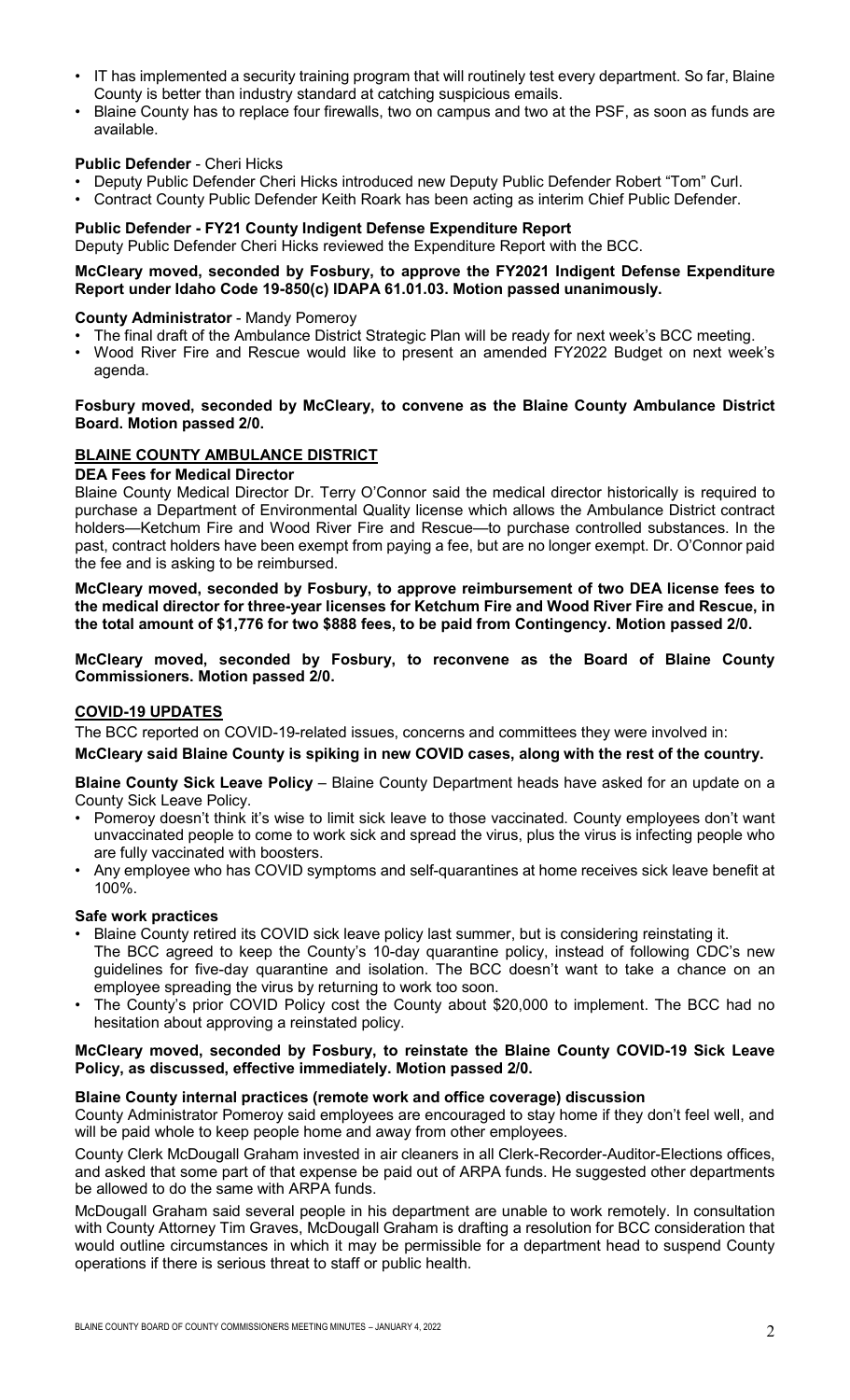Fosbury supported any expenditure to provide a healthy environment while staff are indoors and working with the public during this high risk level. He will discuss the complications of adjusting operating hours with Human Resources Generalist Highhouse and County Administrator Pomeroy, McCleary said the County could use ARPA funds to pay for advisable COVID-related measures, without having to budget a specific amount.

• County Attorney Tim Graves said the BCC could make a policy to limit meeting room public attendance to 10. He suggested that signs stating "Encourage virtual meeting attendance" could be included on the agenda, the County's website, and the meeting room door.

# **BOARD OF COMMISSIONERS DEPARTMENT REPORTS**

The BCC reported on issues and committees they were involved in:

## **Southern Idaho Solid Waste Meeting Update**

- Fosbury said Milner Butte landfill had snow-related access problems for a day.
- Two key employees who worked under the SISWD Executive Director requested employment agreements, which the SISWD Board provided, but with a merit raise up to 2.6%. McCleary and Fosbury felt the employment agreements should have a 3% merit raise.
- Fosbury said the SISWD received no applications for its Human Resources position, probably due to inadequate funding. He said SISWD is beginning a Strategic Planning session, and is going to talk to a Human Resources consultant about getting and retaining good employees.
- Sustainability Manager Lynne Barker attended the SISWD meeting and provided constructive comments. Fosbury said SISWD is moving in a positive direction and has significant revenue opportunities with landfill-gas-to-energy project.

**Cooperating Agency on Sage Grouse Plan Amendments Discussion** – The BCC agreed to participate as a Cooperating Agency on the proposed Sage Grouse Amendments being discussed to protect Sage Grouse and habitat.

## **Public Comment**:

• Larry Schoen supported the County participating as a Cooperating Agency in the regional planning process to protect Sage Grouse. He said Blaine County has a significant amount of quality Sage Grouse habitat in southern Idaho.

**Correspondence – Mountain Rides request for grant support** – The BCC supports Mountain Rides' request for a grant support letter. The BCC agreed that Mountain Rides is a progressive transportation organization, and it's important to expand transportation opportunities to neighboring counties and commuters.

**Wildlife and Recreation Conflict** – McCleary met with local cities and wildlife-oriented organizations to discuss current weather and snow depth conditions for local wildlife. Idaho Department of Fish and Game has agreed to consider closures to off-trail recreationists, backcountry skiers, and dogs off leash. McCleary will suggest drone tracking. Fosbury said data collection could be used to inform the public and help avoid conflicts.

Fosbury suggested asking ITD to reduce the speed limit south of Bellevue, similar to what was done north of Hailey.

# **CONSENT CALENDAR**

• **Junior College Certificate of Residency forms**

College of Southern Idaho, Fall 2021 - Spring 2022: Nicole Nelson; and Ethan Shoemaker.

**McCleary moved, seconded by Fosbury, to approve the Commissioners' Consent Calendar for January 4, 2022, as presented. Motion passed 2/0.**

**FRIEDMAN MEMORIAL AIRPORT AUTHORITY MEETING PREVIEW**, Airport Manager Chris Pomeroy This evening's Friedman Memorial Airport Authority (FMAA) meeting will include discussions of FMAA Board officer positions and airport parking lot operations.

# **BREAK**

## **LAND USE and BUILDING SERVICES HEARINGS**

• **Bell Ranch Subdivision: The applicant, David Garst Trustee Bell Ranch Trust DTD, proposes a Cluster Development, subdividing 154.14 acres into eight lots. The Planning & Zoning Commission recommended approval on October 28, 2021.**

Also present: Blaine County Chief Deputy Prosecuting Attorney Tim Graves; Land Use and Building Services Director Tom Bergin; County Engineer Jeff Loomis; Land Use Planner Allison Kennedy; applicant David Garst and applicant's representative David Patrie.

Land Use Planner Allison Kennedy read public notice.

**McCleary moved, seconded by Fosbury, that notice was adequate. Motion passed 2/0.**

**Disclosures**: McCleary received a phone call from David Patrie checking on in-person attendance in the meeting room for BCC meetings. McCleary suggested sending one representative. She said they did not discuss the application at all.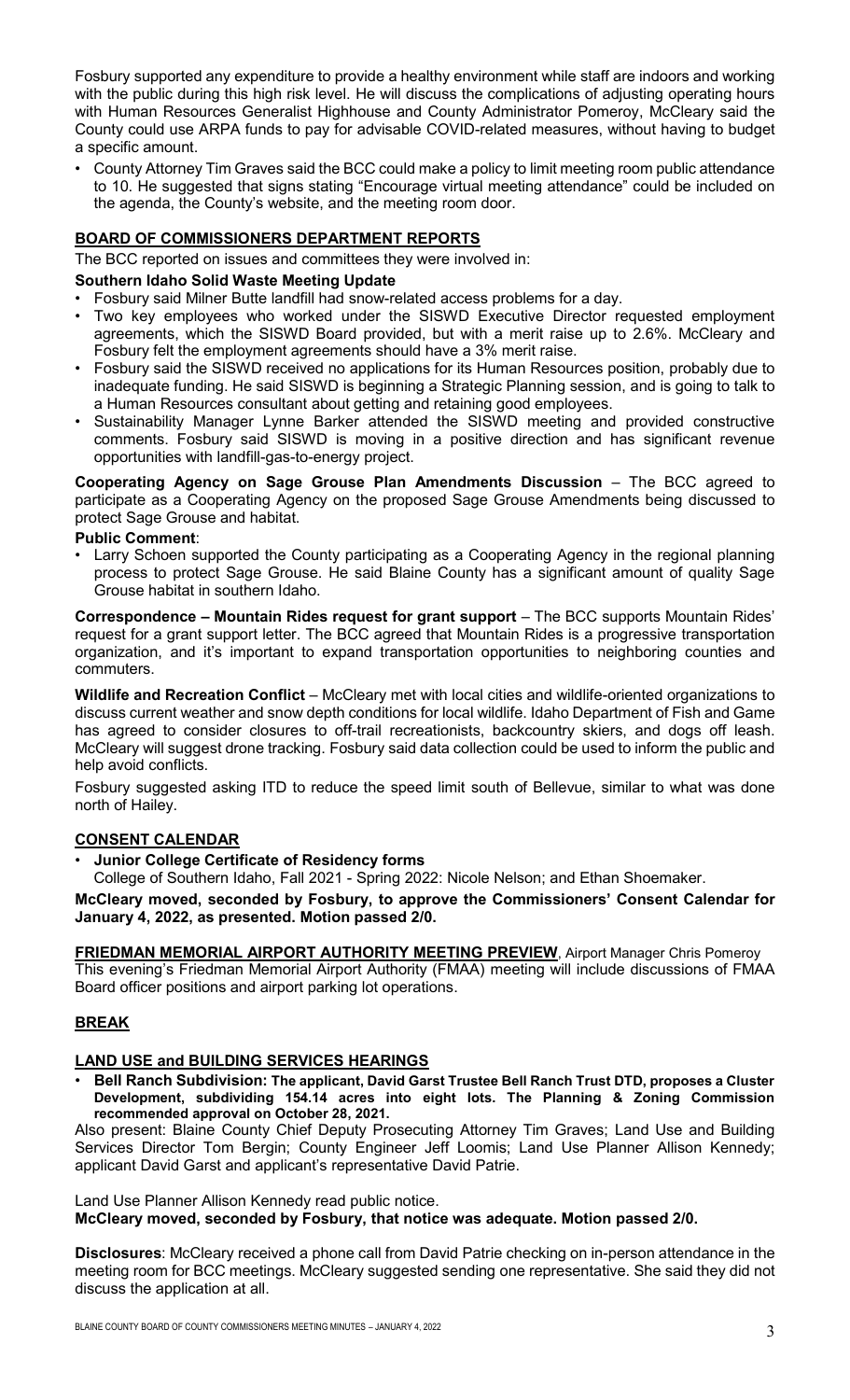**New Materials:** Kennedy presented an informative sheet on cluster developments.

## **Applicant Presentation**:

David Patrie, representing the applicants David and Lisa Garst, presented an overview of the subject A-20 parcel, and Highway 75 and neighboring roads. The parcel is surrounded by mostly A-20 agricultural, with some heavy industrial and residential agricultural zoning.

Blaine County 2025 revised its County Code to slow down splitting big parcels into subdivisions, and established the Cluster Development chapter in the Zoning Code. There is about 626 acres, and 26 parcels, averaging 24 acres, of different types of agricultural use in this area, and no big contiguous open space.

Patrie said the applicants want to preserve 130 acres of open-agricultural land and develop seven small lots in a cluster development on this parcel. There is a 20ft utility easement along the front. A five-foot dedication along Pero Road and Friedman Lane will, when added to the existing 50ft of roadway, give the County a full 60ft right-of-way. There is a 50ft setback from Lot 1 active agricultural use.

County Engineer Jeff Loomis said the County might consider relocating the ditch that runs on the other side of Friedman Lane, then crosses the highway diagonally in a culvert, and angles around to become the water access point for the Cadillac Ranch. Patrie described how the applicant proposes to take the irrigation ditch from the culvert and reroute it along the back of the small lot, and leave an easement for maintenance of the ditch.

McCleary suggested Lot 8 be closer to the cluster, road and utilities.

Fosbury said the BCC has heard concern from residents impacted by pest overspray on agricultural uses, and he is concerned about exterior boundaries on Lots 7 and 8. He said there is plenty of buildable area on Lot 8, and the setback could be increased. Applicant David Garst said he expected to farm his land, and spray applicators were absolutely responsible to make sure there was no spray drift from the property, regardless of setbacks. Garst added that the Lot 7 driveway easement running through Lot 8 along the southern boundary will create additional setback from the southern lot line.

## **Total of 19 Conditions**, including:

- Condition 10 describes the P&Z Commission's and staff's proposal to reduce and move the building envelopes to create more buffer between them and the ag lot; and allow the owner to continue to irrigate the area. If the owner sells the lots, he can sell them with a right to do ag operations and pay him for the right.
- P&Z Condition 15 recommends that lot dimensions be shown on Final Plat. Fosbury asked that dimensions be on Preliminary Plats as well.
- County Engineer Jeff Loomis expressed concern about the non-standard intersection at Pero Road and Highway 75. There have been two incidents in this area in the last five years, one an animal incident, and the other a "minor injury" left turn from Highway 75 onto Pero Road. ITD plans to fix the intersection as part of its Ketchum-to- Timmerman improvements, at no cost to the County.
- Conditions of Approval include a voluntary road mitigation fee, which Patrie clarified is for construction of the road, not maintenance of the road. The applicant understands the road mitigation fee is intended to help mitigate Standard 10-9-8d, where offsite impacts are found to result from the proposed development of the development. Patrie said the suggested \$20,000 amount seems excessive for a development that anticipates generating 67 (or 3%) of the 2,000 daily trips the road is designed for. Kennedy explained how Land Use staff calculated the proposed \$3,000 per lot impact fee. The money remains in a fund until it is used or refunded.
- Conditions of Approval include a legal agreement with the owner of the Cadillac Ranch regarding the ditch that traverses the Ranch. Patrie said the two owners of the water in the ditch have a right to the ditch, regardless of where it is. They would prefer a more informal acknowledgement from the Cadillac Ranch.
- Conditions include indicating a building envelope on Lot 1.

The applicant and the BCC discussed water rights and delivery issues and concerns.

# **Public Comment**: None.

## **Standards of Evaluation**

- Fosbury said the roads in the "Triangle" need maintenance, and sometimes improvements. County Attorney Tim Graves said the Road Mitigation Fee should not be a negotiation. The burden is on the applicant to use this and other proposed improvements to incentivize the BCC to make a positive Finding on the applicable Standards of Evaluation. Graves said "Road mitigation" is not an Impact Fee, which, under Idaho law, requires an ordinance and certain enabling studies to be made, neither of which are in place.
- Fosbury said satellite service is available in this area; but Internet service is substandard. Perhaps it is possible to get a broadband grant to get the community better connected.